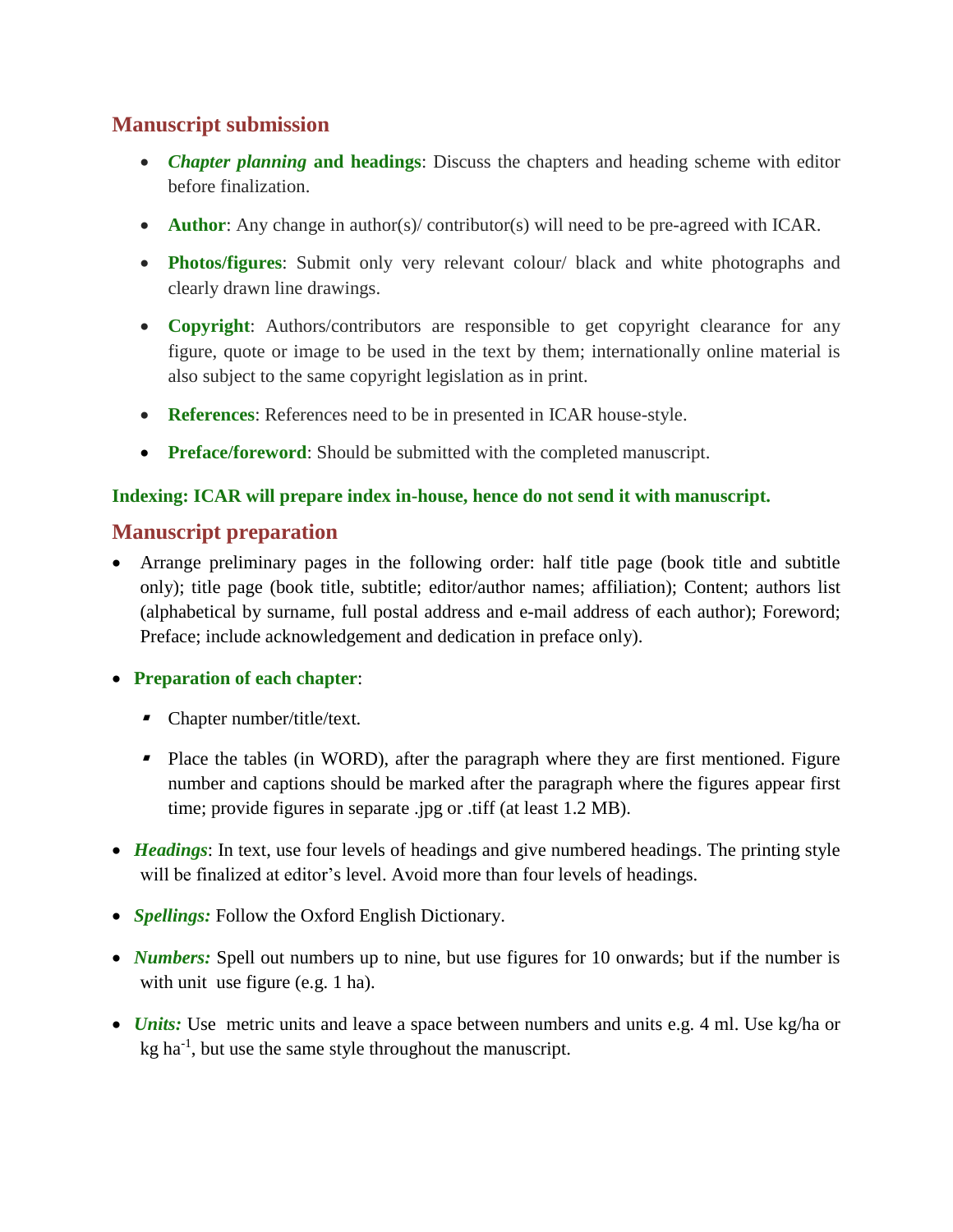- **Tables:** Compose in WORD with no background/grid etc. Tables should be numbered in Arabic (1,2 and chapter-wise (e.g. Table 1.1, 3.2 etc.). Avoid very long or very short table.
- *Footnotes:* Try to avoid footnote, and provide information in parenthesis wherever required.

## **References**

Strictly follow in-house style of reference presentation

### *In text:*

- Mishra (1978) or (Mishra 1971); Singh *et al.* (1974) or (Singh *et al.* 1974), (Sampat and Mohan 1974, Singh and Trivedi 1977). Groups of references cited in a sentence in the text must be listed in chronological order as in the previous sentence.
- References to other chapters in the same book should be cited in the text as (e.g., *see* Chap. 1, p.23).
- **•** Personal communications should be cited in the text (e.g. M.S. Swaminathan, 1990, personal communication) only, and should not be included in the reference list.

## *In reference list:*

- Place a list of references in correct alphabetical order at the end of each chapter.
- Order the references alphabetically by the first author. Where there are a number of references with three or more authors but the same first author, place chronologically.
- Full name of journal in italics, volume no. in bold, pp range (e.g. 112-23)

REFERENCES list should be typed in alphabetical order. The reference list should be first sorted alphabetically by author(s) and secondly chronologically.

## **For journal articles**

Author(s). year. Article Title. Journal title (full name and in italics) volume number (bold): pagepage.

Tyagi Praveen K, Tyagi Pramod K and Verma S V S. 1998. Effect of water soaking of wheat bran on phytase phosphorus autolysis and its feeding value to chicks. *Indian Journal of Animal Sciences* **68** (5): 669-71.

## **For whole books**

Author(s). Year. Title. Edition if any, Number of pages. (Ed.) Publisher's address. Mandal A B, Yadav A S, Johri T S and Pathak N N. 2004b. *Nutrition and Disease Management of Poultry*. International Book Distributing Agency, Charbagh, Lucknow.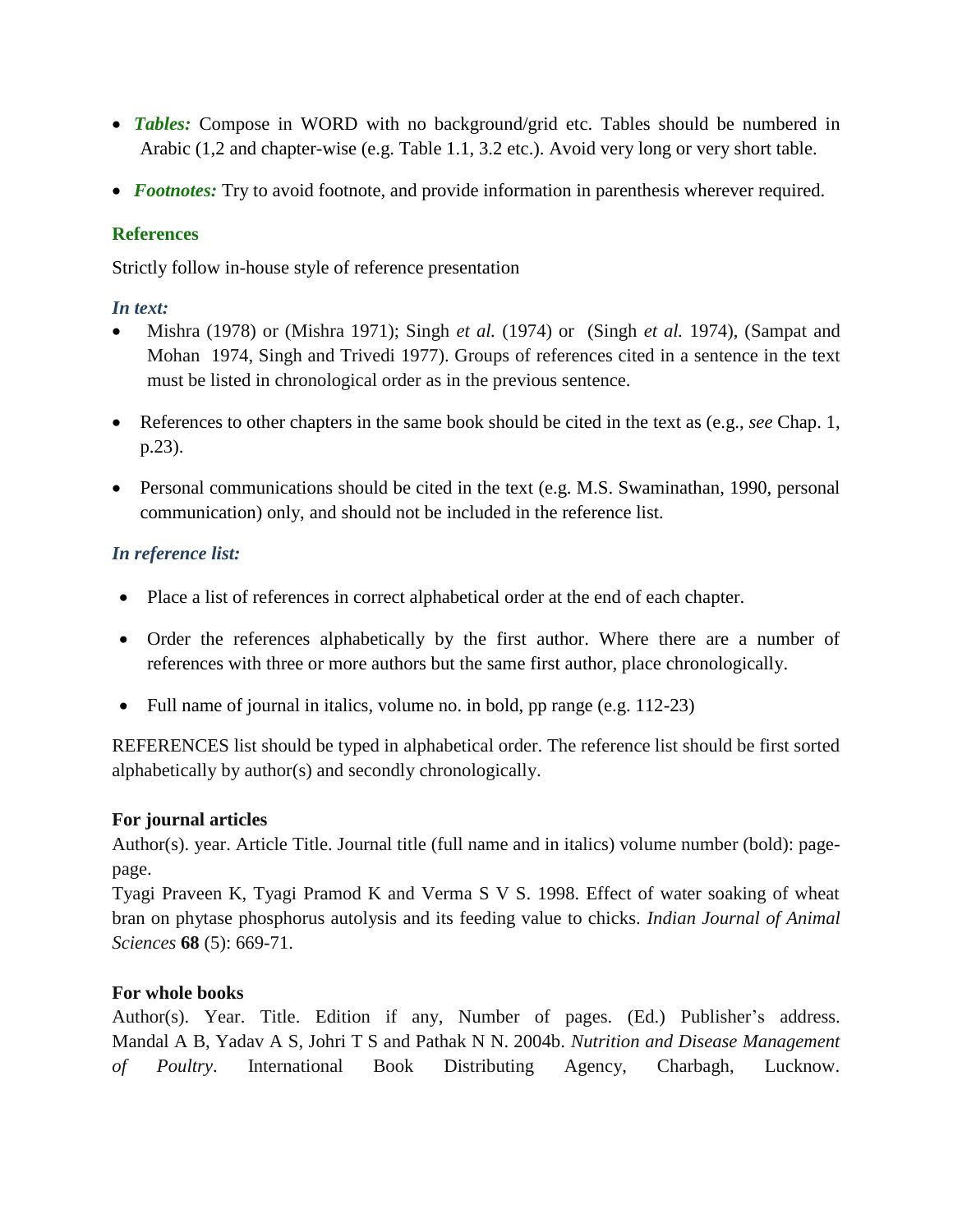#### **For chapters from books**

Author(s). year. Title of the chapter. Book Title. Page-page. (Ed.) Publisher's address.

Clark J A and McArthur A J. 1994. Thermal Exchanges. *Livestock Housing*. 1 st edn, pp. 97-122. (Eds) Wathes C M and Charles D R. CAB International, Wallingford, UK.

#### **For Symposium**

Author(s). year. Title. Page-page. (Ed.) Symposium title. Name of Place symposium held.Dates. Publisher's address.

Devegowda G, Raju M. V L N, Afzali N and Swamy H V L N. 1998. Mycotoxin picture worldwide: Novel solutions for their counteraction. pp. 241-55. *Proceedings of 14th Alltech's Annual Symposium on Biotechnology in the Feed Industry*. 5 May 1997. Bengaluru.

#### **For websites**

Give all websites at the end of the references list, and each website should end with period (.).

#### **DOI references**

Include the author name(s) and date accessed.

Authors should ensure that all references in the text appear at the end of the paper and viceversa, and the names and dates at the two places should correspond. Please do not use a numbered system of references.

## **Figures and photographs**

- 1. Each figure should be submitted as a separate, clearly named file (e.g. Figure 1.2.jpeg) and not to be placed in text.
- 2. Figures should be numbered sequentially within each chapter, separately from Tables and Boxes, e.g. Fig. 11.1, and ensure that figures are in order as mentioned in the text; and corresponds with the figures provided.

Please provide high resolution images when using figures from external sources.

Supply high quality digital photograph files (e.g. jpeg or png).

*Line drawings*

- Only original artwork may be provided as photocopies/scans do not give quality results in printing.
- Pl' supply original, editable files; minimum resolution of 800 dpi.